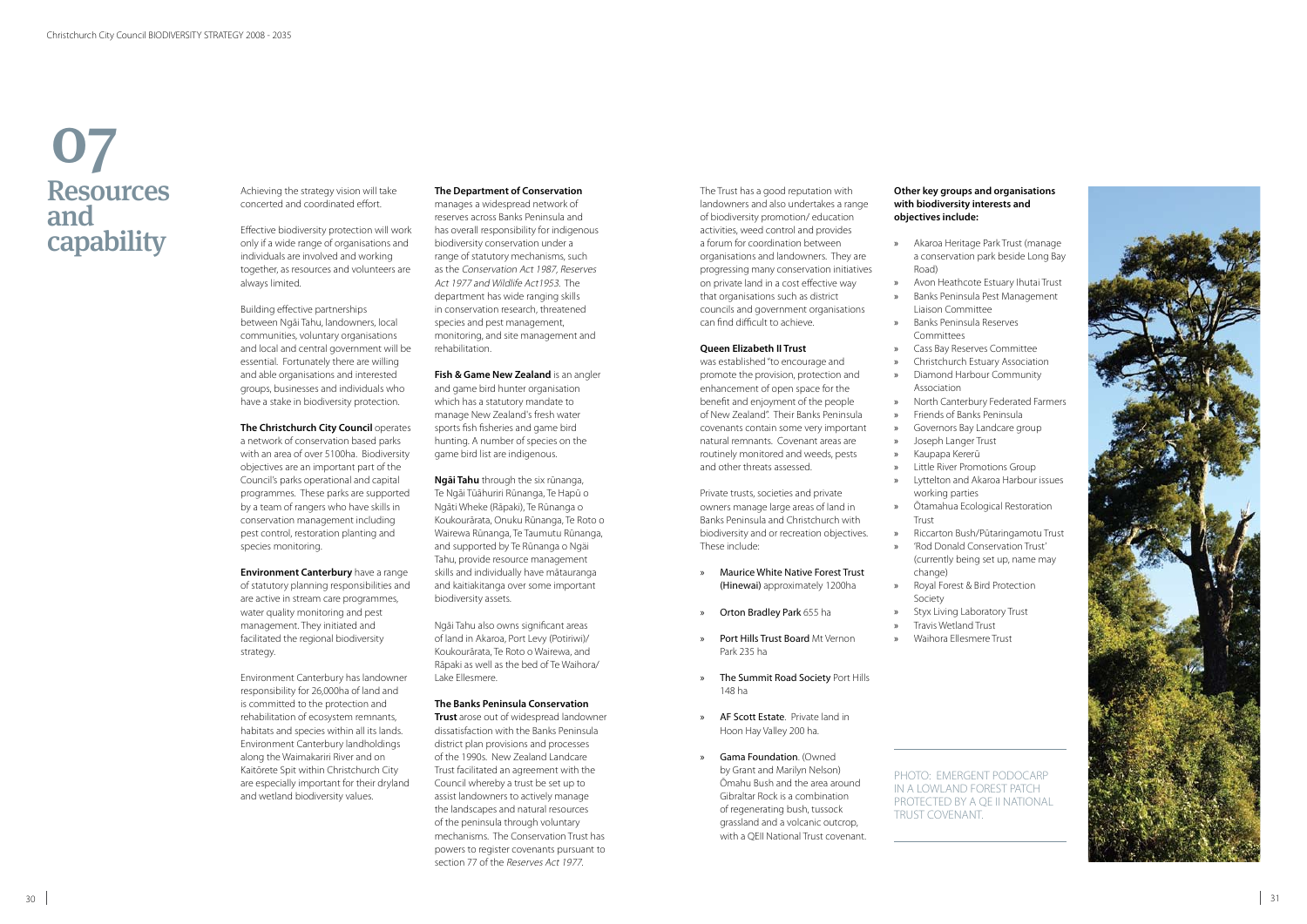## **Implementation** risks and tasks 08

#### **8.1 Risk summary**

The main risks to delivering strategy outcomes are:

- » Reduction in emphasis on biodiversity priorities due to changes of corporate emphasis, loss of key staff and institutional knowledge and consequent impact on capital and operational works priorities – priorities are currently determined on a three year basis as part of the Council's LTCCP budget rounds.
- » The Council's failure to engage with and involve the community, Ngāi Tahu, and other groups, organisations and individuals.
- » Alienation of community support for biodiversity; the Council appears to take over or does not consult adequately with individuals or community groups.
- » Lack of financial resources to combat continued pressure from pest plant and animals or to fence bush areas off from stock.
- » Council does not adequately support community and or individual biodiversity initiatives.
- » Lack of cooperation/ partnership between organisations, iwi, community groups, business and individuals involved in biodiversity protection initiatives.
- » Lack of accurate information on biodiversity priorities, issues and solutions.
- » Lack of prioritisation leading to inability to protect the most vulnerable and threatened biodiversity.
- » Spreading resources across too many initiatives and thus failing to achieve any objective adequately.
- » Poor or inadequate monitoring.

#### **8.2 Implementation plan and implementation principles**

The strategy will be supported by an implementation plan which outlines the budget implications of key implementation targets and actions. Budget allocation for strategy outcomes will be determined through the Council's LTCCP process.

The following are priority principles for the implementation plan to be effective:

- » The Council has a key supporting role in the implementation of biodiversity related objectives and policies of the Christchurch City Plan and Banks Peninsula District Plan.
- » The Council has a key role in supporting and guiding landowners and community groups who protect priority biodiversity on private land.
- » The Council maintains access to a high level of technical expertise for the survey, assessment, protection and monitoring of biodiversity in Christchurch and Banks Peninsula.
- » The Council supports and works with iwi, other agencies, organisations and the community on prioritised pest management initiatives.
- » The Council cooperates with and works with other organisations, trusts, business and individuals undertaking biodiversity initiatives.
- » The Council protects, maintains and enhances biodiversity values on Council-owned land.



#### PHOTO: THE LARGEST NATIONAL POPULATION OF PĪNGAO COVERS COASTAL DUNES ON KAITORETE SPIT.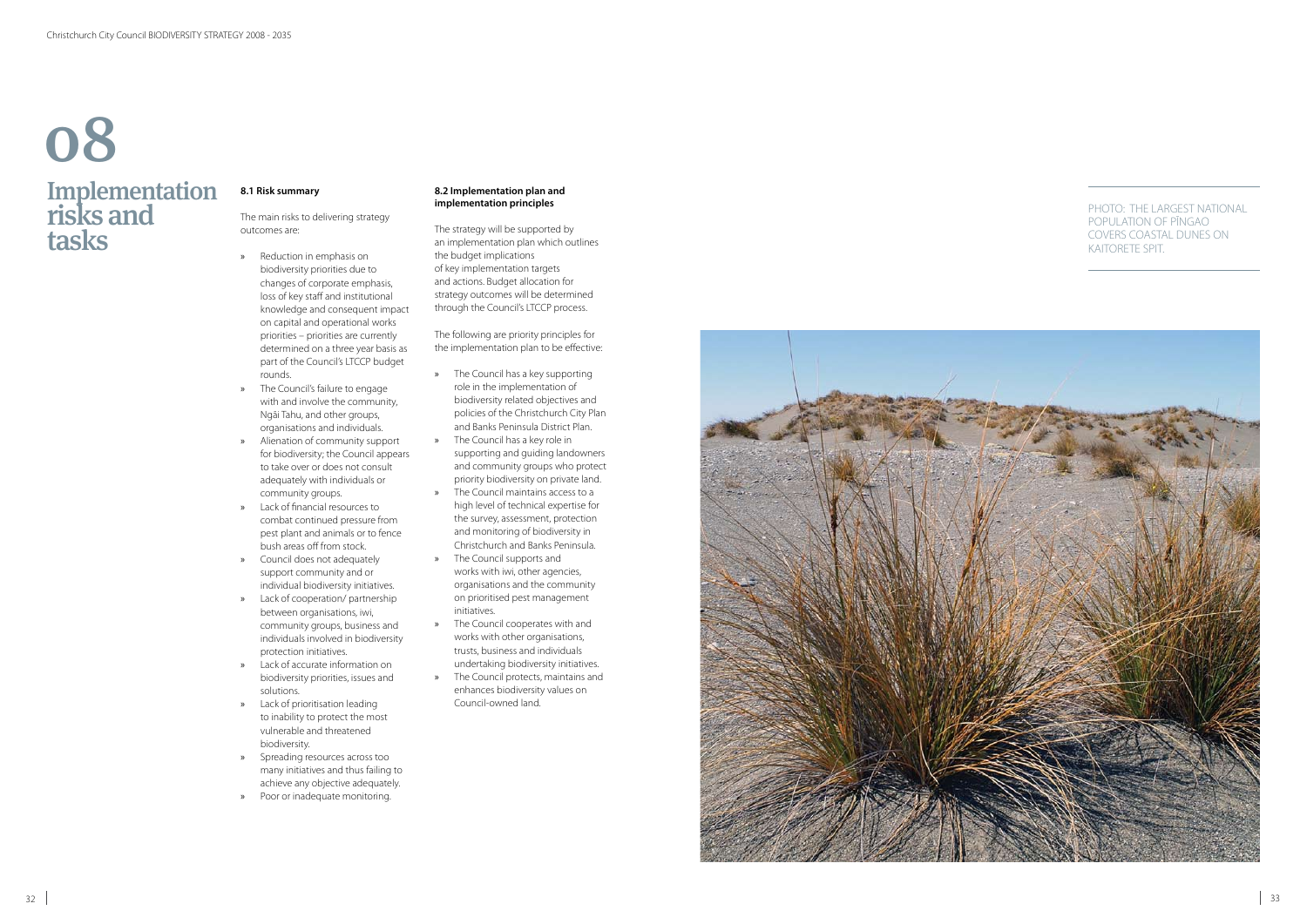### **8.3 Goals, objectives and implementation targets**

| Goal                                                                                                           | Objectives                                                                                                                            | Implementation target                                                                                                                                                                  | Implementation actions                                                                                                                                                                                            | Lead (in<br>bold) and<br>contributing<br>parties                                                                         | Priority         | Funding                           |
|----------------------------------------------------------------------------------------------------------------|---------------------------------------------------------------------------------------------------------------------------------------|----------------------------------------------------------------------------------------------------------------------------------------------------------------------------------------|-------------------------------------------------------------------------------------------------------------------------------------------------------------------------------------------------------------------|--------------------------------------------------------------------------------------------------------------------------|------------------|-----------------------------------|
| Goal 1:<br>Conserve<br>and restore<br>Christchurch's<br>and Banks<br>Peninsula's<br>indigenous<br>biodiversity | Objective1.1:<br>Priority<br>Internationally,<br>nationally<br>and locally<br>threatened<br>species are<br>protected and<br>restored. | Target 1.1.1: Nationally and<br>locally threatened species<br>are identified, prioritised and<br>monitored for conservation.                                                           | Action 1: Surveys of<br>Christchurch and Banks<br>Peninsula indigenous plants<br>and animals are undertaken.                                                                                                      | DoC, CCC, Ngãi<br>Tahu, ECan,<br>landowners,<br>conservation trusts<br>and societies,<br>community                       | <b>Very high</b> | Additional<br>funding<br>required |
|                                                                                                                |                                                                                                                                       | Target 1.1.2: Plans are<br>prepared and implemented<br>for nationally and locally<br>threatened species<br>protection.                                                                 | Action 1: Conservation plans<br>are prepared for nationally<br>and locally threatened<br>species.                                                                                                                 | DoC, CCC, Ngāi<br>Tahu, ECan,<br>landowners                                                                              | High             | Not funded                        |
|                                                                                                                |                                                                                                                                       |                                                                                                                                                                                        | Action 2: Policy and or legal<br>mechanisms are investigated<br>and implemented for<br>threatened species on road<br>verges and other transport<br>corridors.                                                     | CCC, landowners,<br>DoC, ECan                                                                                            | High             | Not funded                        |
|                                                                                                                |                                                                                                                                       |                                                                                                                                                                                        | Action 3: Protection measures<br>are initiated for priority<br>species. See Action 1 above<br>and Targets 1.1.1 and 1.2.1.                                                                                        | DoC, CCC, Ngāi<br>Tahu, ECan                                                                                             | <b>Very high</b> | Additional<br>funding<br>required |
|                                                                                                                |                                                                                                                                       | Target 1.1.3: Internationally<br>threatened exotic species<br>found in Christchurch<br>and Banks Peninsula are<br>protected as appropriate and<br>practicable.                         | Action 1: An assessment of<br>internationally threatened<br>exotic species occurring<br>in Christchurch City is<br>undertaken.                                                                                    | <b>CCC Botanic</b><br>Gardens,<br>community                                                                              | Medium           | Not funded                        |
|                                                                                                                |                                                                                                                                       |                                                                                                                                                                                        | Action 2: Priority<br>internationally threatened<br>exotic plant species are<br>cultivated in Council parks<br>and gardens.                                                                                       | <b>CCC Botanic</b><br>Gardens.<br>community                                                                              | Medium           | Additional<br>funding<br>required |
|                                                                                                                | Objective 1.2:<br>Ecosystems, sites<br>and habitats<br>supporting<br>biodiversity are<br>protected and<br>restored.                   | Target 1.2.1: Ecosystems, sites<br>and habitats with indigenous<br>species on Council and<br>private land are identified,<br>prioritised, protected and<br>restored where appropriate. | Action 1: Surveys are<br>undertaken of habitats<br>with indigenous plants,<br>invertebrates, lizards and fish,<br>with priority given to land<br>environments with <10%<br>indigenous cover. See Target<br>1.2.2. | CCC, DoC,<br>ECan, Ngāi Tahu,<br>landowners,<br>educational<br>and research<br>institutions,<br>community,<br>landowners | <b>Very high</b> | Additional<br>funding<br>required |
|                                                                                                                |                                                                                                                                       |                                                                                                                                                                                        | Action 2: An assessment and<br>prioritisation of biodiversity<br>on Council owned or<br>managed land is undertaken.                                                                                               | CCC, DoC, ECan,<br>Ngāi Tahu                                                                                             | <b>Very high</b> | Not funded                        |

#### **GOAL 1:** CONSERVE AND restore CHRISTCHURCH'S AND BANKS PENINSULA'S INDIGENOUS BIODIVERSITY.

| Goal | Objectives | Implementation target                                                                                                                                                                                                                                             | Implementation actions                                                                                                                                                                                                                                                   | Lead (in<br>bold) and<br>contributing<br>parties                                                                                                           | Priority         | Funding                           |
|------|------------|-------------------------------------------------------------------------------------------------------------------------------------------------------------------------------------------------------------------------------------------------------------------|--------------------------------------------------------------------------------------------------------------------------------------------------------------------------------------------------------------------------------------------------------------------------|------------------------------------------------------------------------------------------------------------------------------------------------------------|------------------|-----------------------------------|
|      |            |                                                                                                                                                                                                                                                                   | Action 3: Management<br>plan(s) and or other legal<br>mechanisms provide long<br>term protection for priority<br>biodiversity on Council land.                                                                                                                           | CCC, DoC, ECan,<br>Ngāi Tahu                                                                                                                               | <b>Very high</b> | Not funded                        |
|      |            |                                                                                                                                                                                                                                                                   | Action 4: High priority<br>biodiversity sites are<br>purchased on Banks<br>Peninsula (including the Port<br>Hills), Kaitōrete Spit and the<br>plains. See Strategy concept<br>plans for initial options.                                                                 | CCC, DoC,<br>ECan, Ngāi<br>Tahu, Business,<br>landowners/<br>community, trusts.                                                                            | Very high        | Additional<br>funding<br>required |
|      |            |                                                                                                                                                                                                                                                                   | Action 5: Implement<br>protection measures for<br>priority habitats that require<br>physical protection such as<br>fencing on Council land.                                                                                                                              | CCC, ECan,<br>conservation<br>trusts, DoC, Ngāi<br>Tahu                                                                                                    | Very high        | Additional<br>funding<br>required |
|      |            | Target 1.2.2: Areas and sites<br>that contribute toward<br>maintaining indigenous cover<br>on land environments with<br>20% or less indigenous cover<br>are identified, prioritised,<br>protected and restored to a<br>sustainable state wherever<br>practicable. | Action 1: The relationship<br>between remnant<br>vegetation in threatened<br>land environments, rarity<br>and overall biodiversity<br>is established in the<br>Christchurch /Banks Peninsula<br>area. (Also see Target 1.1.1<br>and research and monitoring<br>targets). | CCC, DoC, Ngāi<br>Tahu, landowners,<br>conservation<br>trusts, community,<br>conservation<br>organisations,<br>research and<br>educational<br>institutions | High             | Not funded                        |
|      |            |                                                                                                                                                                                                                                                                   | Action 2: Highest priority sites<br>in Christchurch and Banks<br>Peninsula within acutely and<br>chronically threatened land<br>environments are identified<br>and appropriate protection<br>actions undertaken.                                                         | CCC, DoC,<br>landowners,<br>conservation trusts,<br>Ngāi Tahu                                                                                              | <b>Very high</b> | Additional<br>funding<br>required |
|      |            | Target 1.2.3: Management of<br>biodiversity on private land is<br>appropriately supported.                                                                                                                                                                        | Action 1: Technical advice<br>is made available to<br>landowners. See Target 2.1.1.<br>Action 2.                                                                                                                                                                         | CCC, ECan,<br>conservation<br>trusts, NZ landcare<br>trust, landowners,<br>business                                                                        | High             | Additional<br>funding<br>required |
|      |            |                                                                                                                                                                                                                                                                   | Action 2: Council provides<br>for rates rebates on land<br>covenanted for biodiversity<br>protection purposes.                                                                                                                                                           | <b>CCC, landowners</b>                                                                                                                                     | Very high        | Funded                            |
|      |            |                                                                                                                                                                                                                                                                   | Action 3: Council provides<br>contestable grants for<br>biodiversity conservation<br>work on private land.                                                                                                                                                               | CCC, ECan                                                                                                                                                  | High             | Not funded                        |

#### **GOAL 1:** CONSERVE AND REStore CHRISTCHURCH'S AND BANKS PENINSULA'S INDIGENOUS BIODIVERSITY.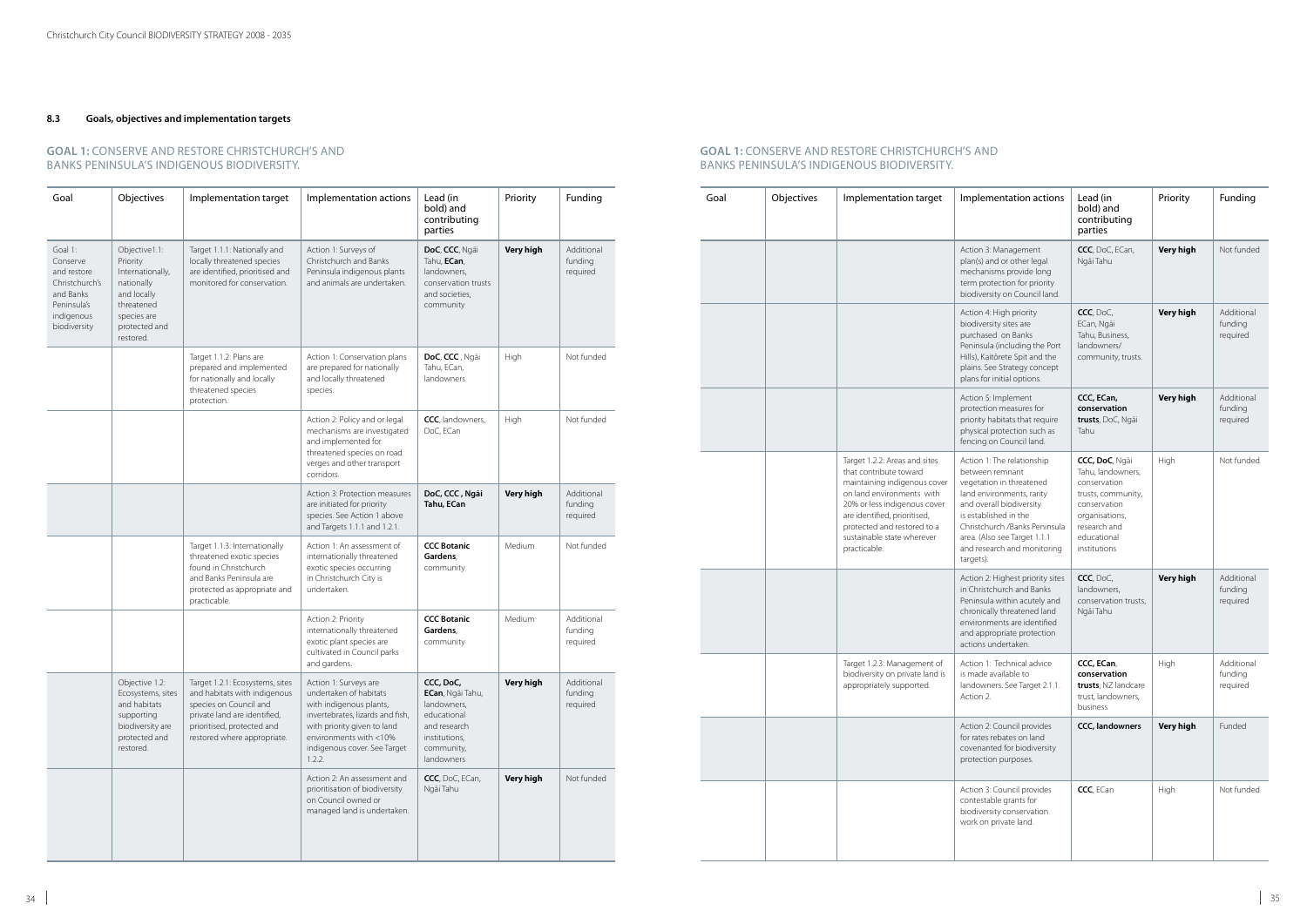| Goal | Objectives | Implementation target                                                                                                                                                           | Implementation actions                                                                                                                                                                                                                                            | Lead (in<br>bold) and<br>contributing<br>parties                                                   | Priority         | Funding                           |
|------|------------|---------------------------------------------------------------------------------------------------------------------------------------------------------------------------------|-------------------------------------------------------------------------------------------------------------------------------------------------------------------------------------------------------------------------------------------------------------------|----------------------------------------------------------------------------------------------------|------------------|-----------------------------------|
|      |            |                                                                                                                                                                                 | Action 4: Council supports<br>the work of conservation<br>trusts in the covenanting of<br>private land for biodiversity<br>protection.                                                                                                                            | CCC, conservation<br>trusts                                                                        | <b>Very high</b> | Additional<br>funding<br>required |
|      |            |                                                                                                                                                                                 | Action 5: Biodiversity<br>technical and site<br>management support is<br>available to landowners on<br>properties containing priority<br>habitat within acutely and<br>chronically threatened land<br>environments. (Subject to<br>Actions 1 and 2, Target 1.2.2) | Conservation<br>trusts, NZ Landcare<br>Trust, CCC, ECan,<br>DoC, landowners,<br>universities, CRIs | High             | Additional<br>funding<br>required |
|      |            | Target 1.2.4: Connectivity is<br>maintained and established<br>between habitat fragments<br>wherever practicable.                                                               | Action 1: Road maintenance<br>policy is developed to<br>protect/ facilitate biodiversity<br>corridors along road verges.                                                                                                                                          | CCC, conservation<br>trusts, DoC, ECan,<br>landowners                                              | High             | Additional<br>funding<br>required |
|      |            |                                                                                                                                                                                 | Action 2: Identify<br>opportunities for linking<br>biodiversity sites and<br>evaluate proposals in existing<br>strategies and plans.                                                                                                                              | CCC, Ngãi Tahu,<br>DoC, ECan,<br>landowners                                                        | Medium           | Funded                            |
|      |            | Target 1.2.5: Priority<br>biodiversity on sites subject<br>to resource consents and<br>district plan changes is<br>protected and where<br>appropriate restored and<br>enhanced. | Action 1: District plan and<br>other legal mechanisms<br>are investigated to enable<br>better protection of priority<br>biodiversity sites from<br>biodiversity pests (such as<br>goats, deer, wild pigs, etc) on<br>adjoining properties.                        | CCC, landowners<br>Ngāi Tahu,<br>community                                                         | Medium           | Additional<br>funding<br>required |
|      |            |                                                                                                                                                                                 | Action 2: Funds are available<br>to support actions (beyond<br>RMA mitigation or avoidance<br>requirements) that promote<br>or protect biodiversity as<br>part of the resource consent<br>process.                                                                | CCC                                                                                                | High             | Not funded                        |
|      |            |                                                                                                                                                                                 | Action 3: Assessment<br>of biodiversity values is<br>undertaken as part of area<br>planning, resource consents<br>and City Plan changes.                                                                                                                          | CCC, DoC,<br>ECan, Ngāi<br>Tahu, ecological<br>consultants                                         | <b>Very high</b> | Funded                            |
|      |            | Target 1.2.6: The gene pool of<br>locally occurring indigenous<br>species is maintained.                                                                                        | Action 1: Ensure Council<br>policy requires indigenous<br>restoration plantings on<br>Council land to be of<br>genetically appropriate local<br>origin.                                                                                                           | CCC, Doc, Ngãi<br>Tahu, landowners,<br>community                                                   | Very high        | Funded                            |

| Goal | Objectives | Implementation target                                                                                                                                                                      | Implementation actions                                                                                                                                                                                                                                       | Lead (in<br>bold) and<br>contributing<br>parties                                                       | Priority                                                    | Funding                                 |
|------|------------|--------------------------------------------------------------------------------------------------------------------------------------------------------------------------------------------|--------------------------------------------------------------------------------------------------------------------------------------------------------------------------------------------------------------------------------------------------------------|--------------------------------------------------------------------------------------------------------|-------------------------------------------------------------|-----------------------------------------|
|      |            | Target 1.2.7: The relative costs<br>and benefits of biodiversity<br>restoration and protection<br>projects are understood and<br>projects prioritised on a City<br>wide basis.             | Action 1: Develop criteria<br>and prioritise biodiversity<br>restoration projects.                                                                                                                                                                           | CCC, conservation<br>trusts, Ngāi Tahu,<br>DoC, ECan                                                   | <b>Very high</b>                                            | Not funded                              |
|      |            |                                                                                                                                                                                            | Action 2: Assess the value and<br>feasibility of mainland island<br>sites within Christchurch<br>City and Banks Peninsula<br>for protection and potential<br>reintroduction of indigenous<br>species.                                                        | CCC, DoC, ECan,<br>Ngāi Tahu,<br>landowners,<br>business,<br>conservation trusts<br>and organisations. | Very high                                                   | Not Funded                              |
|      |            |                                                                                                                                                                                            | Action 3: Appropriate<br>mainland island concepts are<br>implemented as appropriate.<br>Depends on result of Action 2<br>assessment above.                                                                                                                   | CCC and partners                                                                                       | Depends on<br>the findings<br>of the above<br>investigation | Not funded                              |
|      |            | Target 1.2.8: Ecosystem<br>function is improved<br>(including species<br>restoration) to compensate<br>for previous biodiversity<br>losses and enhance remnant<br>indigenous biodiversity. | Action 1: Prepare guidelines<br>for the restoration of<br>indigenous (and introduction<br>of appropriate exotic species),<br>including lists of species for<br>introduction, appropriate<br>sites and an implementation<br>programme.                        | DoC, CCC, Ngāi<br>Tahu                                                                                 | Medium                                                      | Additional<br>funding<br>required       |
|      |            |                                                                                                                                                                                            | Action 2: Implement habitat<br>restoration for priority sites<br>on Council managed land.<br>See Target 1.2.7 Action 1 and<br>Target 1.2.8 Action 1.                                                                                                         | CCC, Ngāi Tahu,<br>community                                                                           | High                                                        | Funded (by<br>reallocation<br>of funds) |
|      |            |                                                                                                                                                                                            | Action 3: Council works<br>with Ngāi Tahu on species,<br>habitat and ecosystem<br>recovery programmes such<br>as Kaupapa Kererū and<br>Koukourārata Ki Uta Ki Tai,<br>Te Roto o Te Roto o Wairewa<br>Mahinga Kai Park and Te<br>Waihora Mahinga Kai project. | CCC, Ngāi Tahu                                                                                         | Very high                                                   | Additional<br>funding<br>required       |

### **GOAL 1:** CONSERVE AND RESTORE CHRISTCHURCH'S AND BANKS PENINSULA'S INDIGENOUS BIODIVERSITY.

#### **GOAL 1:** CONSERVE AND RESTORE CHRISTCHURCH'S AND BANKS PENINSULA'S INDIGENOUS BIODIVERSITY.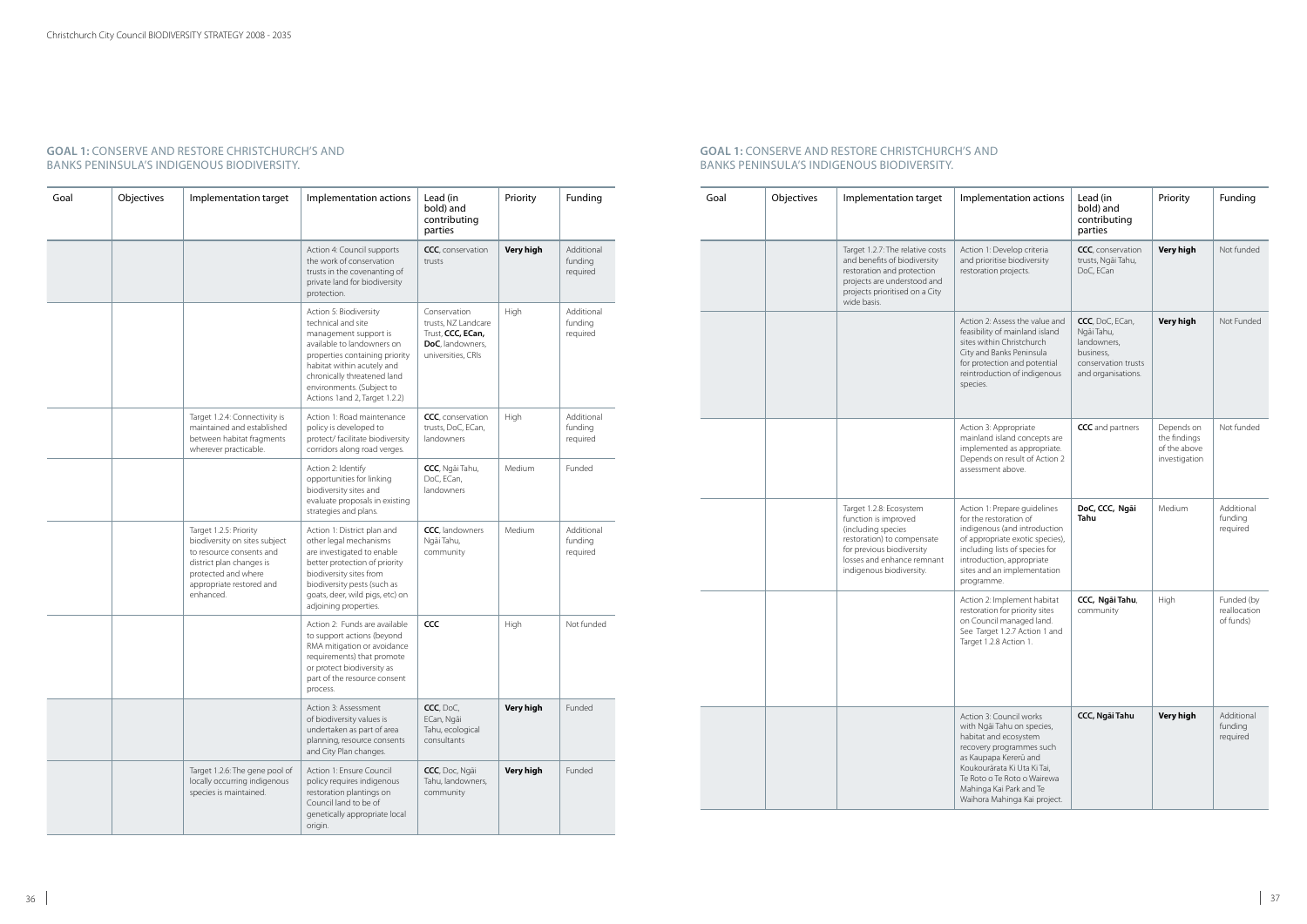| Goal | Objectives                                                                                                                     | Implementation target                                                                                                                                                                                                          | Implementation actions                                                                                                                                                                                                                                         | Lead (in<br>bold) and<br>contributing<br>parties                                                   | Priority         | Funding                           |
|------|--------------------------------------------------------------------------------------------------------------------------------|--------------------------------------------------------------------------------------------------------------------------------------------------------------------------------------------------------------------------------|----------------------------------------------------------------------------------------------------------------------------------------------------------------------------------------------------------------------------------------------------------------|----------------------------------------------------------------------------------------------------|------------------|-----------------------------------|
|      |                                                                                                                                | Target 1.2.9: Biodiversity<br>protection planning<br>accommodates (wherever<br>practicable) environmental<br>events such as fire, storms,<br>seismic events and sea level<br>rise.                                             | Action 1: Council takes steps<br>to maintain capability to<br>control wildfire on sites with<br>priority biodiversity values.                                                                                                                                  | CCC, CDM<br>and Rural Fire,<br>landowners,<br>community, ECan,<br>DoC, NZ Fire<br>Service          | <b>Very high</b> | Funded                            |
|      |                                                                                                                                |                                                                                                                                                                                                                                | Action 2: The relative costs<br>and benefits of government<br>carbon sequestration<br>schemes are evaluated<br>and appropriate initiatives<br>implemented for Council<br>land.                                                                                 | CCC, Landcare<br>Research EBEX21                                                                   | High             | Funded                            |
|      | Objective1.3<br>Species and<br>habitats<br>important<br>to Ngāi Tahu<br>are protected<br>and where<br>appropriate<br>restored. | Target 1.3.1: Council is familiar<br>with the species and habitats<br>important to Ngāi Tahu.                                                                                                                                  | Action 1: Work with Ngāi<br>Tahu to identify and prepare a<br>database of sites and species<br>within Christchurch and<br>Banks Peninsula and establish<br>appropriate systems to<br>protect sensitive information<br>pertaining to sites.                     | Ngāi Tahu, CCC                                                                                     | High             | Additional<br>funding<br>required |
|      | Objective1.4<br>Plant and<br>animal pests<br>are managed<br>to minimise<br>their impact on<br>biodiversity.                    | Target 1.4.1: Pest<br>management plans, policies<br>and initiatives (internal<br>and external), including for<br>domestic animals on Council<br>managed land, are prepared,<br>contributed to, coordinated<br>and implemented. | Action 1: A Council pest<br>management strategy is<br>developed.                                                                                                                                                                                               | ECan, CCC,<br>DoC, Ngāi Tahu,<br>landowners,<br>business,<br>community, Pest<br>Liaison Committee. | <b>Very high</b> | Funded                            |
|      |                                                                                                                                |                                                                                                                                                                                                                                | Action 2: Existing Council<br>plant and animal pest<br>programmes are maintained,<br>monitored and adapted to<br>changing circumstances.                                                                                                                       | <b>CCC</b> (Regional<br>Parks, City Water<br>and Waste)                                            | <b>Very high</b> | Funded                            |
|      |                                                                                                                                |                                                                                                                                                                                                                                | Action 3: Control of plant<br>and animal pests is extended<br>to new Council managed<br>sites with priority on<br>protecting nationally and<br>locally threatened habitats<br>and species.                                                                     | CCC, DoC, ECan                                                                                     | <b>Very high</b> | Additional<br>funding<br>required |
|      |                                                                                                                                |                                                                                                                                                                                                                                | Action 4: Control of plant and<br>animal pests is maintained<br>on priority existing Council<br>managed biodiversity sites<br>with nationally important<br>and or locally threatened<br>habitats and species such as<br>the species on the oxidation<br>ponds. | CCC, DoC                                                                                           | Very high        | Additional<br>funding<br>required |

#### **GOAL 1: CONSERVE AND RESTORE CHRISTCHURCH'S AND** BANKS PENINSULA'S INDIGENOUS BIODIVERSITY.

#### **GOAL 1: CONSERVE AND RESTORE CHRISTCHURCH'S AND** BANKS PENINSULA'S INDIGENOUS BIODIVERSITY.

| Goal | Objectives                                                                                                                                               | Implementation target                                                                                                                 | Implementation actions                                                                                                                                                                                                                                                                                                          | Lead (in<br>bold) and<br>contributing<br>parties                                   | Priority         | Funding                           |
|------|----------------------------------------------------------------------------------------------------------------------------------------------------------|---------------------------------------------------------------------------------------------------------------------------------------|---------------------------------------------------------------------------------------------------------------------------------------------------------------------------------------------------------------------------------------------------------------------------------------------------------------------------------|------------------------------------------------------------------------------------|------------------|-----------------------------------|
|      |                                                                                                                                                          |                                                                                                                                       | Action 5: Council<br>contributes to pest control<br>programmes on private<br>land in partnership with<br>individual landowners where<br>this improves biodiversity<br>management of Council land,<br>or is part of an agreed multi<br>agency pest plan and or<br>protects priority sites (subject<br>to cost benefit analysis). | CCC, Ecan,<br>landowners, DoC,<br>Ngāi Tahu                                        | Very high        | Not funded                        |
|      |                                                                                                                                                          |                                                                                                                                       | Action 6: Consult with Ngai<br>Tahu Papatipu Rūnanga on<br>pest or weed control works in<br>and around waterways.                                                                                                                                                                                                               | <b>CCC, Papatipu</b><br>Rūnanga                                                    | Very high        | Funded                            |
|      |                                                                                                                                                          | Target 1.4.2: Council<br>contributes to biosecurity<br>risk assessment planning and<br>implementation as required.                    | Action 1: Council responds<br>to requests for information<br>and assistance to manage bio<br>security risks.                                                                                                                                                                                                                    | <b>MAF (Biosecurity</b><br>NZ), DoC, Ngāi<br>Tahu, CCC,<br>landowners,<br>business | High             | Funded                            |
|      | Objective 1.5<br>New Council<br>policy will take<br>account of and<br>be aligned with<br>the goals and<br>objectives of<br>the biodiversity<br>strategy. | Target 1.5.1: Strategies,<br>bylaws and policy decisions<br>will ensure that priority<br>biodiversity is protected and<br>maintained. | Action 1: Council policy will<br>take account of indigenous<br>biodiversity priorities.                                                                                                                                                                                                                                         | CCC                                                                                | <b>Very high</b> | Funded                            |
|      |                                                                                                                                                          | Target 1.5.2: Council capital<br>and operation programmes<br>will ensure the continued<br>protection of priority<br>biodiversity.     | Action 1: Biodiversity<br>initiatives will be funded as<br>appropriate in the LTCCP.                                                                                                                                                                                                                                            | CCC                                                                                | Very high        | Additional<br>funding<br>required |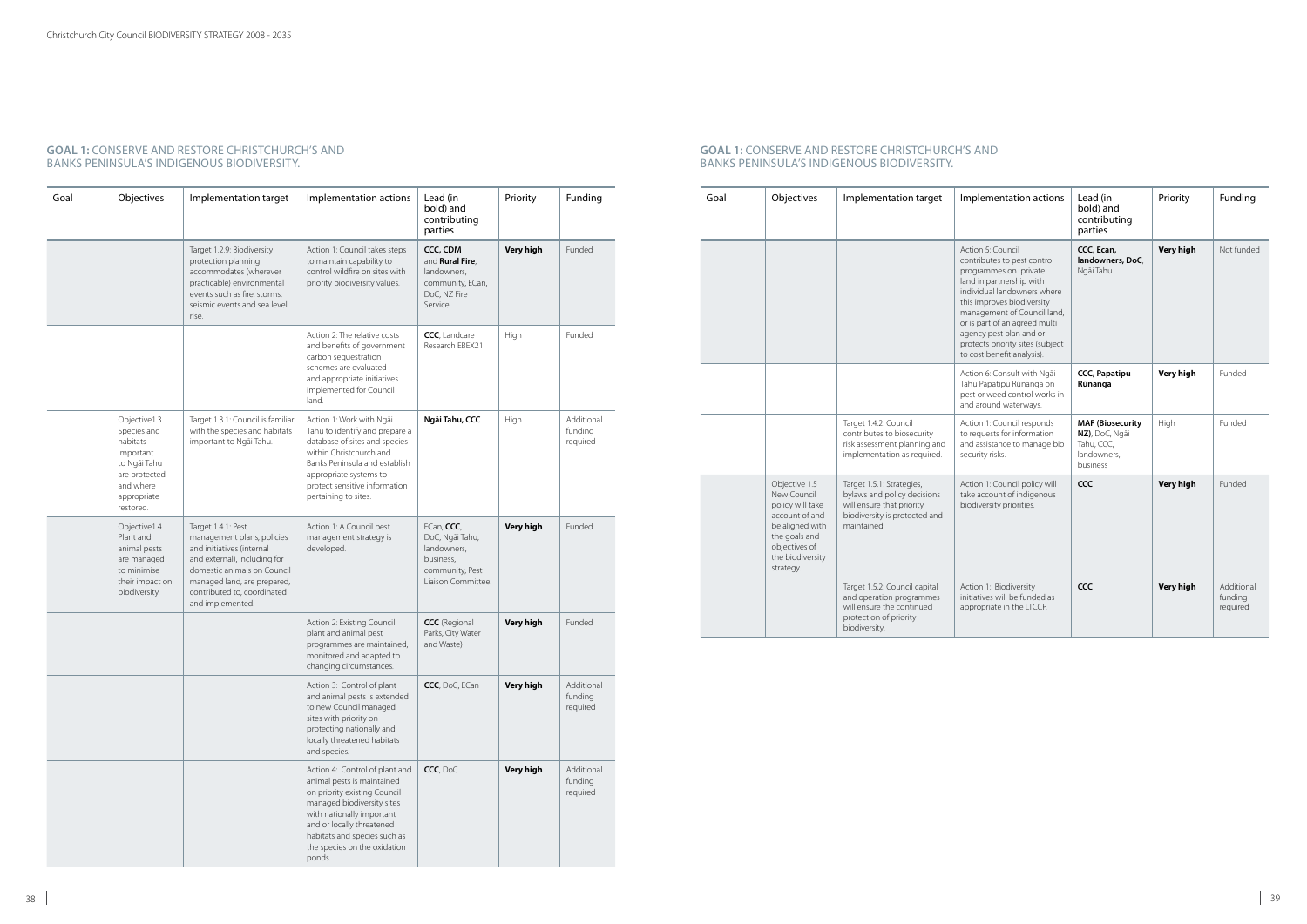| Goal                                                                              | Objectives                                                                                                                                                           | Implementation target                                                                                                                                                                                                        | Implementation actions                                                                                                                                                                                                                                           | Lead (in<br>bold) and<br>contributing<br>parties                                                                  | Priority         | Funding                           |
|-----------------------------------------------------------------------------------|----------------------------------------------------------------------------------------------------------------------------------------------------------------------|------------------------------------------------------------------------------------------------------------------------------------------------------------------------------------------------------------------------------|------------------------------------------------------------------------------------------------------------------------------------------------------------------------------------------------------------------------------------------------------------------|-------------------------------------------------------------------------------------------------------------------|------------------|-----------------------------------|
| Goal 2: Raise<br>awareness and<br>understanding<br>of indigenous<br>biodiversity. | Objective 2.1:<br>Information on<br>local biodiversity<br>is collated and<br>readily available<br>to Council<br>staff and the<br>community.                          | Target 2.1.1: Council<br>maintains a data base of<br>easily accessible (subject<br>to privacy and cultural<br>sensitivity limitations)<br>biodiversity information.                                                          | Action 1: Biodiversity<br>information about Council<br>managed land is recorded<br>on an asset management<br>system.                                                                                                                                             | CCC, Ngãi Tahu                                                                                                    | <b>Very high</b> | Additional<br>funding<br>required |
|                                                                                   |                                                                                                                                                                      |                                                                                                                                                                                                                              | Action 2: Biodiversity<br>information on private land is<br>easily available to appropriate<br>Council staff for project<br>prioritisation, monitoring,<br>grants assessment, and<br>prioritisation of technical and<br>management assistance to<br>land owners. | CCC, landowners,<br>Ngāi Tahu                                                                                     | Very high        | Additional<br>funding<br>required |
|                                                                                   |                                                                                                                                                                      | Target 2.1.2: Council staff<br>understanding of biodiversity<br>issues and responsibilities<br>is adequate for planning<br>and resource management<br>purposes.                                                              | Action 1: Biodiversity<br>training for Council resource<br>managers, operational<br>staff and planners will be<br>implemented as appropriate.                                                                                                                    | CCC, DoC,<br>conservation trusts,<br>landowners                                                                   | Medium           | Additional<br>funding<br>required |
|                                                                                   | Objective 2.2:<br>Opportunities<br>are promoted<br>to inform<br>and enhance<br>community<br>understanding<br>of biodiversity<br>values,<br>issues and<br>management. | Target 2.2.1: Landowners, the<br>public, conservation trusts<br>and organisations sufficiently<br>understand biodiversity<br>issues, opportunities and<br>constraints to enable<br>appropriate protection and<br>management. | Action 1: Public information,<br>and training for landowners<br>and conservation managers,<br>is provided to assist<br>biodiversity protection and<br>enhancement.                                                                                               | CCC, Ngãi Tahu,<br>conservation trusts,<br>NZ Landcare Trust,<br>ECan conservation<br>organisations,<br>community | High             | Additional<br>funding<br>required |
|                                                                                   |                                                                                                                                                                      | Target 2.2.2: There is general<br>community support for<br>biodiversity protection and<br>restoration.                                                                                                                       | Action 1: Displays and<br>promotional material is<br>provided in the Botanic<br>Gardens and Council Service<br>Centres as appropriate.                                                                                                                           | CCC, DoC, ECan,<br>Ngāi Tahu,<br>conservation trusts<br>and organisations                                         | Medium           | Funded                            |
|                                                                                   |                                                                                                                                                                      |                                                                                                                                                                                                                              | Action 2: Promotional<br>initiatives are coordinated<br>with DoC, ECan and other<br>conservation organisations.                                                                                                                                                  | CCC, ECan, DoC,<br>Ngāi Tahu, BPCT,<br>QEII                                                                       | High             | Funded                            |

#### **GOAL 2:** raise awareness and understanding of indigenous biodiversity

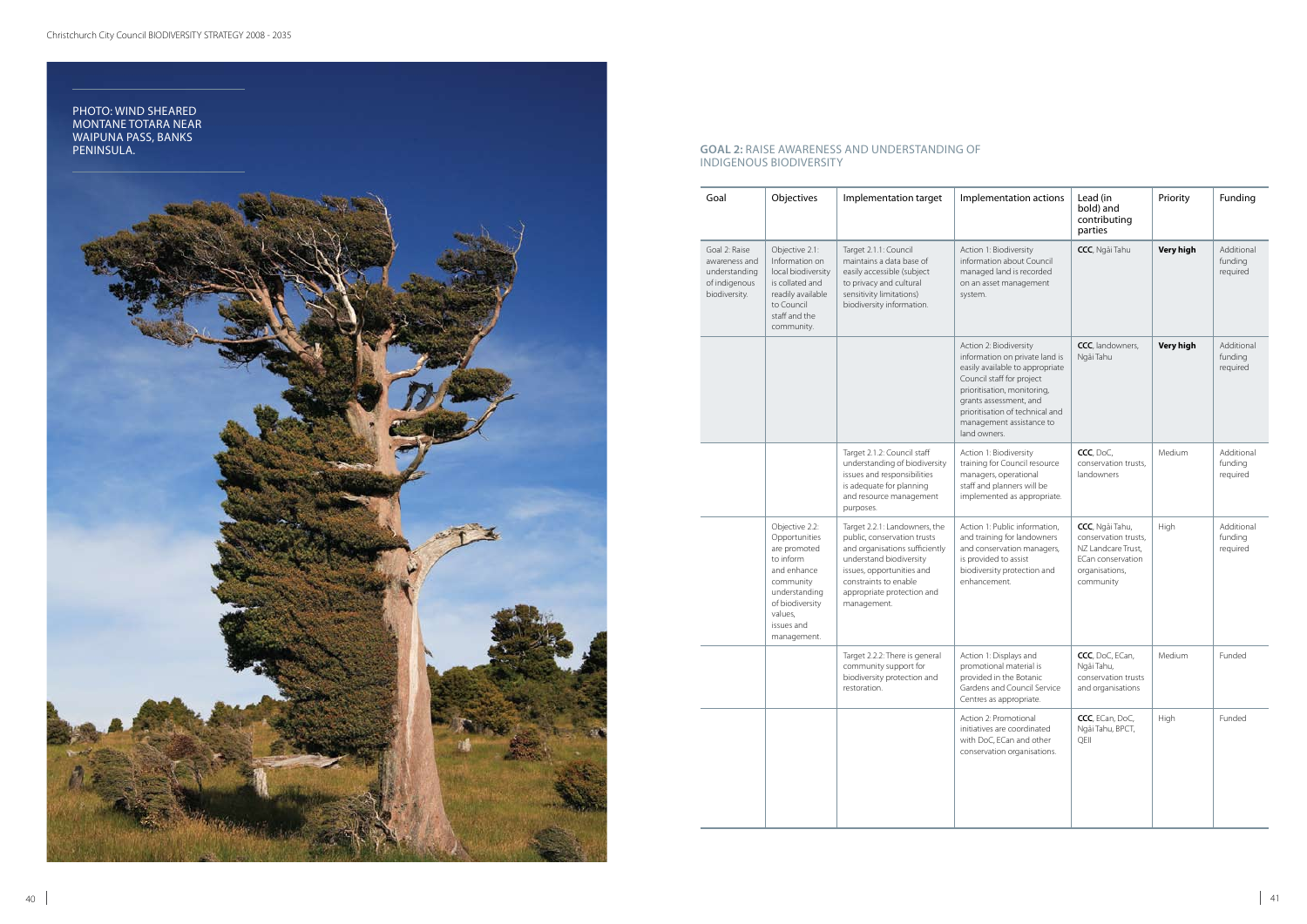| Goal | <b>Objectives</b>                                                                                                 | Implementation target                                                                                                                | Implementation actions                                                                                                                                 | Lead (in<br>bold) and<br>contributing<br>parties | Priority  | Funding                           |
|------|-------------------------------------------------------------------------------------------------------------------|--------------------------------------------------------------------------------------------------------------------------------------|--------------------------------------------------------------------------------------------------------------------------------------------------------|--------------------------------------------------|-----------|-----------------------------------|
|      | Objective 2.3:<br>The community<br>understands<br>Ngāi Tahu values<br>and roles in<br>biodiversity<br>management. | Target 2.3.1: Cultural<br>biodiversity information is<br>made readily available by<br>Council in partnership with<br>Ngāi Tahu.      | Action 1: Initiate discussions<br>with Ngãi Tahu and<br>disseminate culturally<br>appropriate biodiversity<br>information for staff and<br>public use. | Ngãi Tahu, CCC,<br>community                     | Very high | Additional<br>funding<br>required |
|      |                                                                                                                   | Target 2.3.2: Ngāi Tahu<br>information about culturally<br>important areas and species<br>is identified, collated and<br>maintained. | Action 1: Consult with Ngai<br>Tahu and record information<br>in Council data bases as<br>appropriate.                                                 | Ngāi Tahu, CCC                                   | Very high | Not funded                        |

#### **GOAL 2:** raise awareness and understanding of indigenous biodiversity

#### **GOAL 3:** Encourage widespread participation in support of indigenous biodiversity conservation

| Goal                                                                                                                | Objectives                                                                                                                                                                                                                                                                                         | Implementation target                                                                                                                                                   | Implementation actions                                                                                                                                                                   | Lead (in<br>bold) and<br>contributing<br>parties                                                                               | Priority         | Funding                           |
|---------------------------------------------------------------------------------------------------------------------|----------------------------------------------------------------------------------------------------------------------------------------------------------------------------------------------------------------------------------------------------------------------------------------------------|-------------------------------------------------------------------------------------------------------------------------------------------------------------------------|------------------------------------------------------------------------------------------------------------------------------------------------------------------------------------------|--------------------------------------------------------------------------------------------------------------------------------|------------------|-----------------------------------|
| Goal 3:<br>Encourage<br>widespread<br>participation<br>in support of<br>indigenous<br>biodiversity<br>conservation. | Objective3.1:<br>Strategic<br>partnerships<br>are facilitated,<br>developed and<br>maintained<br>by Council<br>with Ngāi<br>Tahu, agencies,<br>organisations<br>and others with<br>an interest in or<br>responsibility<br>for biodiversity,<br>including other<br>Canterbury local<br>authorities. | Target 3.1.1: Partnerships<br>enable the conservation of<br>indigenous biodiversity.                                                                                    | Action 1: Council actively<br>seeks partnerships with<br>institutional, community and<br>business to promote, protect<br>and enhance biodiversity                                        | CCC, DoC, ECan,<br>landowners, Ngāi<br>Tahu, conservation<br>trusts, conservation<br>organisations,<br>community,<br>business. | <b>Very high</b> | Funded                            |
|                                                                                                                     |                                                                                                                                                                                                                                                                                                    | Target 3.1.2: Partnerships with<br>Ngãi Tahu (specifically ngã<br>Papatipu Rūnanga) to sustain<br>and manage biodiversity<br>are built, strengthened and<br>maintained. | Action 1: Identify the<br>appropriate individuals and<br>group(s) within Ngai Tahu<br>to work with on specific<br>biodiversity projects in<br>consultation with ngā<br>Papatipu Rūnanga. | Ngāi Tahu, CCC                                                                                                                 | <b>Very high</b> | Funded                            |
|                                                                                                                     |                                                                                                                                                                                                                                                                                                    |                                                                                                                                                                         | Action 2: Council staff training<br>encourages familiarity with<br>rūnanga biodiversity aims<br>and objectives.                                                                          | CCC, ngā<br>Papatipu<br>Rūnanga.                                                                                               | High             | Additional<br>funding<br>required |

|                                                                                                                                                         |                                                                                                                                    | Action 3: Opportunities for<br>joint projects are investigated<br>including land purchase,<br>protection, restoration and<br>research projects. | CCC, Ngāi Tahu,<br>ngā Papatipu<br>Rūnanga.                               | High   | Funded                            |
|---------------------------------------------------------------------------------------------------------------------------------------------------------|------------------------------------------------------------------------------------------------------------------------------------|-------------------------------------------------------------------------------------------------------------------------------------------------|---------------------------------------------------------------------------|--------|-----------------------------------|
|                                                                                                                                                         | Target 3.1.3: The provisions<br>of the Canterbury Regional<br>Biodiversity Strategy are<br>supported.                              | Action 1: Council staff<br>involvement with<br>implementation of the<br>Regional Biodiversity Strategy<br>is maintained.                        | CCC, ECan,<br>Canterbury TLAs,<br>DoC, community,<br>conservation trusts. | Medium | Funded                            |
| Objective 3.2:<br>Ecologically<br>sustainable<br>cultural use<br>of indigenous<br>biodiversity by<br>Ngāi Tahu is<br>supported.                         | Target 3.2.1: Cultural harvest<br>protocols are clearly defined<br>and implemented.                                                | Action 1: Policy is developed<br>to establish cultural harvest<br>protocols on Council land.                                                    | Ngāi Tahu,<br>CCC, DoC, ECan,<br>community                                | High   | Not funded                        |
|                                                                                                                                                         | Target 3.2.2: Rūnanga<br>partner in the sustainable<br>management of culturally<br>important sites and species<br>on Council land. | Action 1: A list of sites<br>appropriate for rūnanga<br>management involvement is<br>developed.                                                 | Ngāi Tahu, ngā<br>Papatipu Rūnanga<br><b>CCC</b>                          | Medium | Funded                            |
| Objective 3.3:<br>Community and<br>private initiatives<br>to protect<br>and enhance<br>biodiversity,<br>including on<br>private land, are<br>supported. | Target 3.3.1: Incentives are<br>provided to encourage<br>community and landowner<br>biodiversity protection.                       | See Target 1.2.3 Actions 1-5.                                                                                                                   | CCC, ECan, DoC,<br>conservation trusts<br>and organisations,<br>business  | High   | Additional<br>funding<br>required |
|                                                                                                                                                         | Target 3.3.2: Council works<br>with conservation trusts<br>to facilitate conservation<br>initiatives on private land.              | See Target 1.2.3 Action 4.                                                                                                                      | CCC, conservation<br>trusts. NZ Landcare<br>Trust, landowners             | High   | Additional<br>funding<br>required |

#### **GOAL 3:** Encourage widespread participation in support of indigenous biodiversity conservation



PHOTO: SUMMIT ROAD SOCIETY PLANTING DAY, PORT HILLS.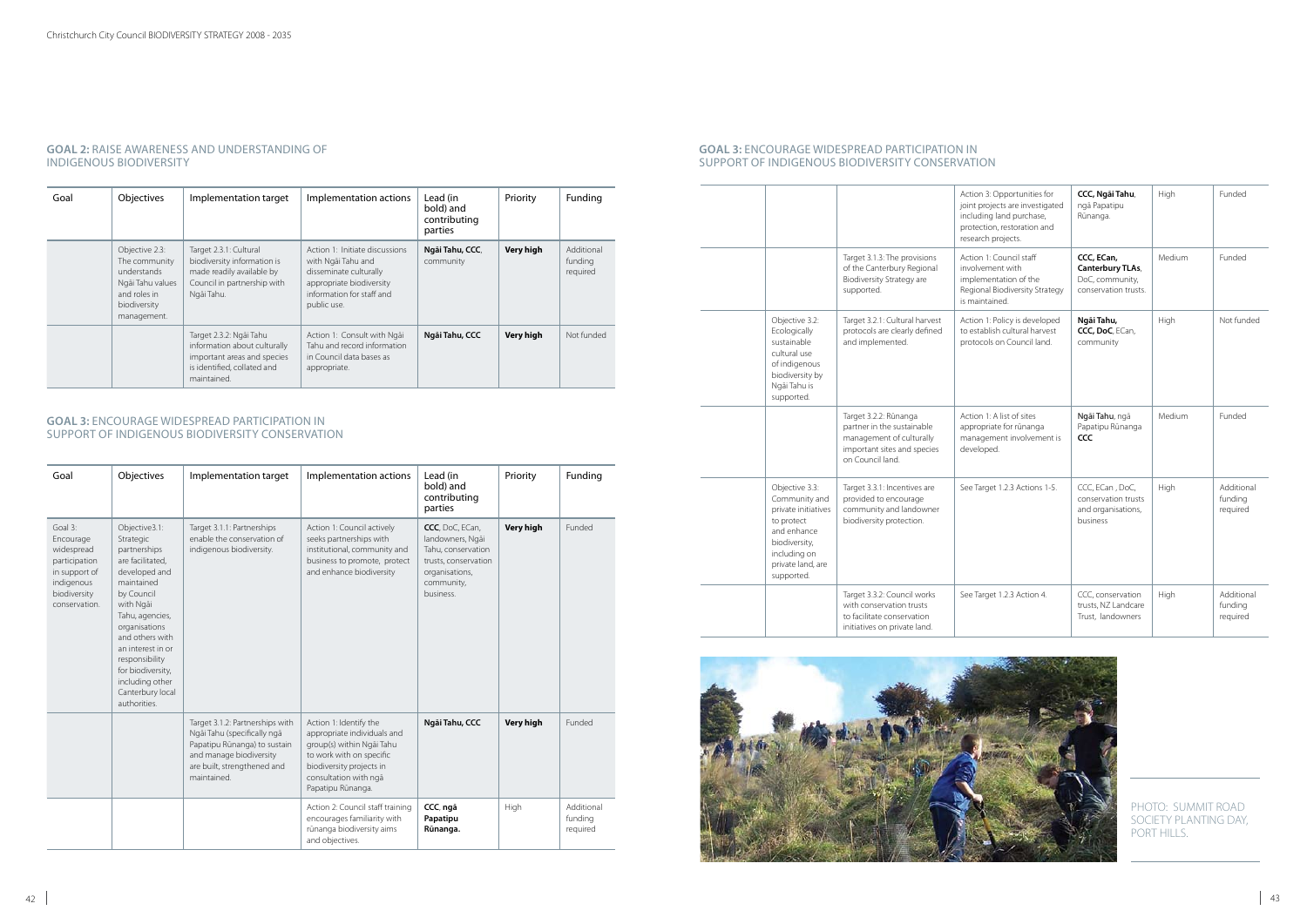| Goal                                                                                                | Objectives                                                                                                                                                              | Implementation target                                                                                                                                                            | Implementation actions                                                                                                                                                                                        | Lead (in<br>bold) and<br>contributing<br>parties                                                         | Priority         | Funding                           |
|-----------------------------------------------------------------------------------------------------|-------------------------------------------------------------------------------------------------------------------------------------------------------------------------|----------------------------------------------------------------------------------------------------------------------------------------------------------------------------------|---------------------------------------------------------------------------------------------------------------------------------------------------------------------------------------------------------------|----------------------------------------------------------------------------------------------------------|------------------|-----------------------------------|
| Goal 4:<br>Improve and<br>facilitate<br>research and<br>monitoring<br>of indigenous<br>biodiversity | Objective 4:1<br>Monitoring<br>programmes for<br>the biodiversity<br>of Christchurch<br>City are<br>established,<br>coordinated and<br>maintained.                      | Target 4.1.1: Monitoring<br>ensures biodiversity sites are<br>appropriately managed and<br>objectives for conservation<br>and restoration are achieved.                          | Action 1: Council in<br>partnership with other<br>agencies develops and<br>implements methods to<br>measure the health of<br>remnant and restored<br>biodiversity.                                            | CCC, Ngāi Tahu,<br>DoC, ECan,<br>conservation<br>trusts, landowners,<br>community                        | Medium           | Additional<br>funding<br>required |
|                                                                                                     |                                                                                                                                                                         | Target 4.1.2: Monitoring<br>programmes enable the<br>viability and trends of priority<br>ecosystems and species to<br>be sufficiently understood to<br>guide management actions. | Action 1: Monitoring<br>programmes are maintained,<br>and initiated where<br>appropriate, to determine<br>ecological change over the<br>long term.                                                            | CCC, Ngāi Tahu,<br>DoC, ECan,<br>conservation trusts,<br>CRIs, educational<br>institutions,<br>community | Very high        | Additional<br>funding<br>required |
|                                                                                                     |                                                                                                                                                                         | Target 4.1.3: Pests are<br>monitored to enable<br>appropriate management to<br>be undertaken.                                                                                    | Action 1: Regular monitoring<br>of priority pests is<br>undertaken.                                                                                                                                           | CCC, DoC, ECan,<br>Ngāi Tahu,<br>landowners.<br>conservation trusts                                      | <b>Very high</b> | Funded                            |
|                                                                                                     | Objective 4.2:<br>Biodiversity<br>research is<br>supported,<br>facilitated,<br>coordinated<br>and managed<br>to enable<br>sustainable<br>management of<br>biodiversity. | Target 4.2.1: Research<br>programmes enable the<br>viability and trends of priority<br>ecosystems and species to<br>be sufficiently understood to<br>guide management actions.   | Action 1: Research is<br>undertaken on the<br>maintenance of priority<br>remnant habitats in areas<br>with <10 indigenous<br>vegetation remaining. See<br>Target 1.2.1 Action 1 and<br>Target 1.2.2 Action 1. | CCC, CRIs,<br>educational<br>institutions, Ngāi<br>Tahu, landowners                                      | High             | Additional<br>funding<br>required |
|                                                                                                     |                                                                                                                                                                         | Target 4.2.2: Research funding<br>supports local biodiversity<br>protection and management<br>outcomes.                                                                          | Action 1: Council will engage<br>with research and funding<br>organisations, trusts and<br>business to explore funding<br>options for projects. Also see<br>Target 3.1.2 Action 3.                            | CRIs, Ngāi Tahu,<br>educational<br>institutions,<br>CCC, ECan,<br>conservation<br>trusts, business       | <b>Very high</b> | Additional<br>funding<br>required |
|                                                                                                     |                                                                                                                                                                         | Target 4.2.3: Research<br>programmes enable<br>prioritisation of biodiversity<br>protection and management.                                                                      | Action 1: Biodiversity needs<br>are prioritised and applied to<br>research project objectives.                                                                                                                | <b>CRIs, Educational</b><br>institutions,<br>DoC, CCC, ECan,<br>landowners                               | Very high        | Additional<br>funding<br>required |
|                                                                                                     | Objective 4.3:<br>The community<br>is involved in<br>biodiversity<br>research and<br>monitoring.                                                                        | Target 4.3.1: Community<br>biodiversity monitoring<br>programmes provide better<br>information on biodiversity.                                                                  | Action 1: Existing monitoring<br>programmes are evaluated<br>and coordinated with Council<br>programmes and research<br>needs.                                                                                | CCC, Ngāi Tahu,<br>DoC, ECan,<br>conservation trusts<br>community                                        | High             | Funded                            |

PHOTO: THE PORT HILLS PROVIDE AN OUTSTANDING NATURAL LANDSCAPE BACKDROP TO CHRISTCHURCH.

#### **GOAL 4:** Improve and facilitate research and monitoring of indigenous biodiversity

| Goal | Objectives                                                                    | Implementation target                                                                       | Implementation actions                                                                                                                                                                        | Lead (in<br>bold) and<br>contributing<br>parties                                                       | Priority  | Funding    |
|------|-------------------------------------------------------------------------------|---------------------------------------------------------------------------------------------|-----------------------------------------------------------------------------------------------------------------------------------------------------------------------------------------------|--------------------------------------------------------------------------------------------------------|-----------|------------|
|      |                                                                               |                                                                                             | Action 2: New community<br>research and monitoring<br>programmes are facilitated<br>to complement and<br>assist Council biodiversity<br>protection and restoration.                           | CCC, Community<br>Boards,<br>community.                                                                | Medium    | Not funded |
|      | Objective 4.4:<br>Community<br>attitudes to<br>biodiversity are<br>monitored. | Target 4.4.1: Monitoring<br>gauges community support<br>and concerns about<br>biodiversity. | Action 1: Resident surveys<br>(formal and informal) are<br>undertaken.                                                                                                                        | CCC                                                                                                    | High      | Funded     |
|      |                                                                               |                                                                                             | Action 2: Council will engage<br>with iwi, community groups,<br>organisations and trusts<br>to maintain and increase<br>understanding of community<br>attitudes, concerns and<br>initiatives. | Ngāi Tahu, CCC,<br>Community<br>Boards, DoC,<br><b>ECan, community</b><br>groups,<br><b>landowners</b> | Very high | Funded     |



#### **GOAL 4:** Improve and facilitate research and monitoring of indigenous biodiversity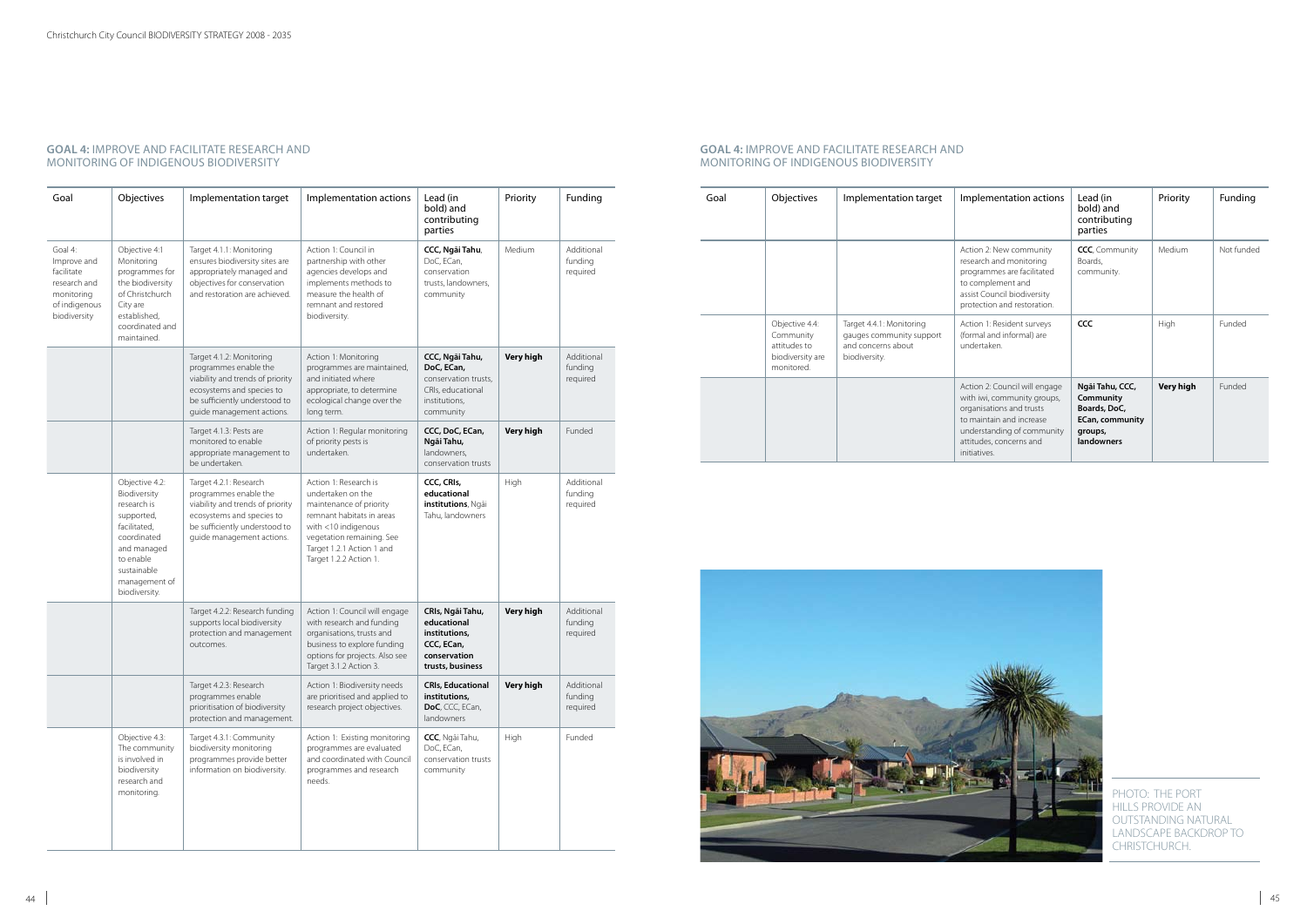Accurate monitoring of biodiversity trends is essential to determine if progress has been made.

Unfortunately there is currently limited historical data available to measure progress, especially in the area of species population trends.

Information compiled so far by individuals and organisations needs to be systemised and readily available. Skilled personnel are also needed to maintain many of the current data sets.

#### **Issues**

- » Ongoing biodiversity loss of species and reduced population size and viability even within protected areas.
- » Changing impacts of land use resulting in fragmentation and changing pressures can effect population viability.
- » Dynamics of aggressive exotic species can impact upon indigenous species as they reach and spread in new locations.
- » Increasing pollutants and contamination can put populations under new environmental stresses.
- » Inappropriate but well intentioned management techniques can have undesirable impacts on remnant indigenous components.

## Monitoring, evaluation and review 09

## CONTEXTUAL INI

#### **Desired environmental outcomes**

- » The long-term viability of ecosystem functioning within appropriate parameters is maintained.
- » Indigenous species at risk do not decline or become lost within areas where they are supposed to be protected.
- » Connections between habitat patches are maintained and improved to ensure that populations have the ability to survive adverse events.
- » Site and ecosystem enhancement projects provide real benefits to biodiversity values.

#### **Sustainable monitoring**

The following table provides an overall guide to biodiversity monitoring requirements in Christchurch and Banks Peninsula. Currently the level of monitoring undertaken by the City Council is well below that indicated as needed. However, other agencies, organisations and individuals are also undertaking monitoring. The following two factors are essential to improving and providing efficient and sustainable monitoring:

- » the Council commits budget and resources toward a higher standard of City-wide monitoring
- » the Council cooperates with and coordinates its monitoring activities with those of other organisations, agencies and individuals.

#### **Strategy review**

The strategy will be reviewed at approximately nine year intervals to coincide with every third LTCCP round, with the first review due in five years.

|                                           | Timing                      | Medium term,<br>ongoing                                                                                                                                                                                                                                                                                                                                                                                                        | Medium to long<br>term                                                                                                                                                                                                                                                                                                                                                                | Ongoing                                                                                                                                                                                                                                                               | Ongoing                                                                                                                                                                                                                                                                                                                                                                                                                           | Ongoing, medium<br>term                                                                                                                                                                                                                                                                                                                                                                                                                                      |
|-------------------------------------------|-----------------------------|--------------------------------------------------------------------------------------------------------------------------------------------------------------------------------------------------------------------------------------------------------------------------------------------------------------------------------------------------------------------------------------------------------------------------------|---------------------------------------------------------------------------------------------------------------------------------------------------------------------------------------------------------------------------------------------------------------------------------------------------------------------------------------------------------------------------------------|-----------------------------------------------------------------------------------------------------------------------------------------------------------------------------------------------------------------------------------------------------------------------|-----------------------------------------------------------------------------------------------------------------------------------------------------------------------------------------------------------------------------------------------------------------------------------------------------------------------------------------------------------------------------------------------------------------------------------|--------------------------------------------------------------------------------------------------------------------------------------------------------------------------------------------------------------------------------------------------------------------------------------------------------------------------------------------------------------------------------------------------------------------------------------------------------------|
|                                           | implementations<br>Cost     | Internal                                                                                                                                                                                                                                                                                                                                                                                                                       | Interna                                                                                                                                                                                                                                                                                                                                                                               | Internal                                                                                                                                                                                                                                                              | Internal                                                                                                                                                                                                                                                                                                                                                                                                                          | Internal                                                                                                                                                                                                                                                                                                                                                                                                                                                     |
|                                           | Contributing<br>parties     |                                                                                                                                                                                                                                                                                                                                                                                                                                | Landcare<br>Research                                                                                                                                                                                                                                                                                                                                                                  | $\mathbf{1}$                                                                                                                                                                                                                                                          | Research, DoC,<br>Landcare<br>Ecan                                                                                                                                                                                                                                                                                                                                                                                                | Landcare<br>Research                                                                                                                                                                                                                                                                                                                                                                                                                                         |
|                                           | agency<br>Lead              | <b>CCC</b>                                                                                                                                                                                                                                                                                                                                                                                                                     | <b>CCC</b>                                                                                                                                                                                                                                                                                                                                                                            | <b>CCC</b>                                                                                                                                                                                                                                                            | other TLAs,<br>CCC, Ecan,<br>DoC                                                                                                                                                                                                                                                                                                                                                                                                  | <b>CC</b>                                                                                                                                                                                                                                                                                                                                                                                                                                                    |
| mechanisms                                | Explanation                 | are different methods and levels of protecting land,<br>their inhabitants. These zones occur in areas where<br>through council or crown ownership; through the<br>conservation zoned areas within the City Plan; or<br>important role in supporting ecosystems and<br>natural and heritage values predominate. There<br>Dedicated areas put aside for conservation play<br>privately owned land protected by a covenant.<br>۵Ė | Habitat loss is closely linked to habitat fragmentation.<br>Change in land use is a key driver of fragmentation,<br>making these areas vulnerable to threats including<br>classes will suggest what might be happening to<br>development, cultivation, forestry, fire and pests.<br>terrestrial and aquatic habitats and ecosystems.<br>The extent of different indigenous land cover | number of these sites provides a measure of whethen<br>new high-value sites are being identified or existing<br>Sites of ecological heritage quality are places which<br>have high levels of indigenous natural value. The<br>sites are being degraded or maintained. | Although there are many natural areas and ecological<br>will facilitate the natural spread of plants and animals<br>often small size means they are vulnerable to threats<br>appropriate sites by "green corridors or linkages", this<br>including development, cultivation, forestry, fire and<br>heritage sites, their highly fragmented nature and<br>weeds. If the small sites could be linked to other<br>between the sites. | impervious surfaces increases so too do the impacts<br>a wide range of contaminants to waterways. There<br>is a strong correlation between impervious surfaces<br>Conventionally drained stormwater systems deliver<br>to terrestrial and aquatic habitats and ecosystems.<br>and impacts on aquatic habitats. As the extent of<br>surfaces will indicate what might be happening<br>Changes over time in the extent of impervious<br>on aquatic ecosystems. |
| 9.1 Biodiversity monitoring, measures and | Mechanism of<br>measurement | sites, land use zoning<br>ecological heritage<br>Plan Zoning Layer,<br>City and District<br>covenants data,<br>conservation                                                                                                                                                                                                                                                                                                    | Spot Satellite Imagery<br>National land cover<br>database Landsat/                                                                                                                                                                                                                                                                                                                    | Monitoring of the<br>and GIS cadastre.<br>CCC zoning layer<br>biodiversity of<br>selected sites                                                                                                                                                                       | Landsat/Spot Satellite<br>CCC zoning layer and<br>GIS cadastre national<br>land cover database<br>Imagery                                                                                                                                                                                                                                                                                                                         | Landsat/Spot Satellite<br>Imagery                                                                                                                                                                                                                                                                                                                                                                                                                            |
|                                           | Measure                     | Land area protected:<br>or other conservation<br>or under a QEII, BPCT<br>zoned conservation<br>Area of protected<br>land that is either<br>covenant                                                                                                                                                                                                                                                                           | Land cover: Changes<br>in land use type over<br>changes over time<br>time. Land cover                                                                                                                                                                                                                                                                                                 | covered by ecological<br>ecosystem health of<br>Ecological heritage<br>of hectares of land<br>heritage sites and<br>quality: Number<br>sites area and<br>selected sites                                                                                               | New linkages created<br>between biodiversity<br>biodiversity sites:<br>Linking of<br>sites                                                                                                                                                                                                                                                                                                                                        | surfaces: Percentage<br>for the urban area of<br>surfaces within each<br>catchment by zone<br>of impervious<br>Impervious<br>the City                                                                                                                                                                                                                                                                                                                        |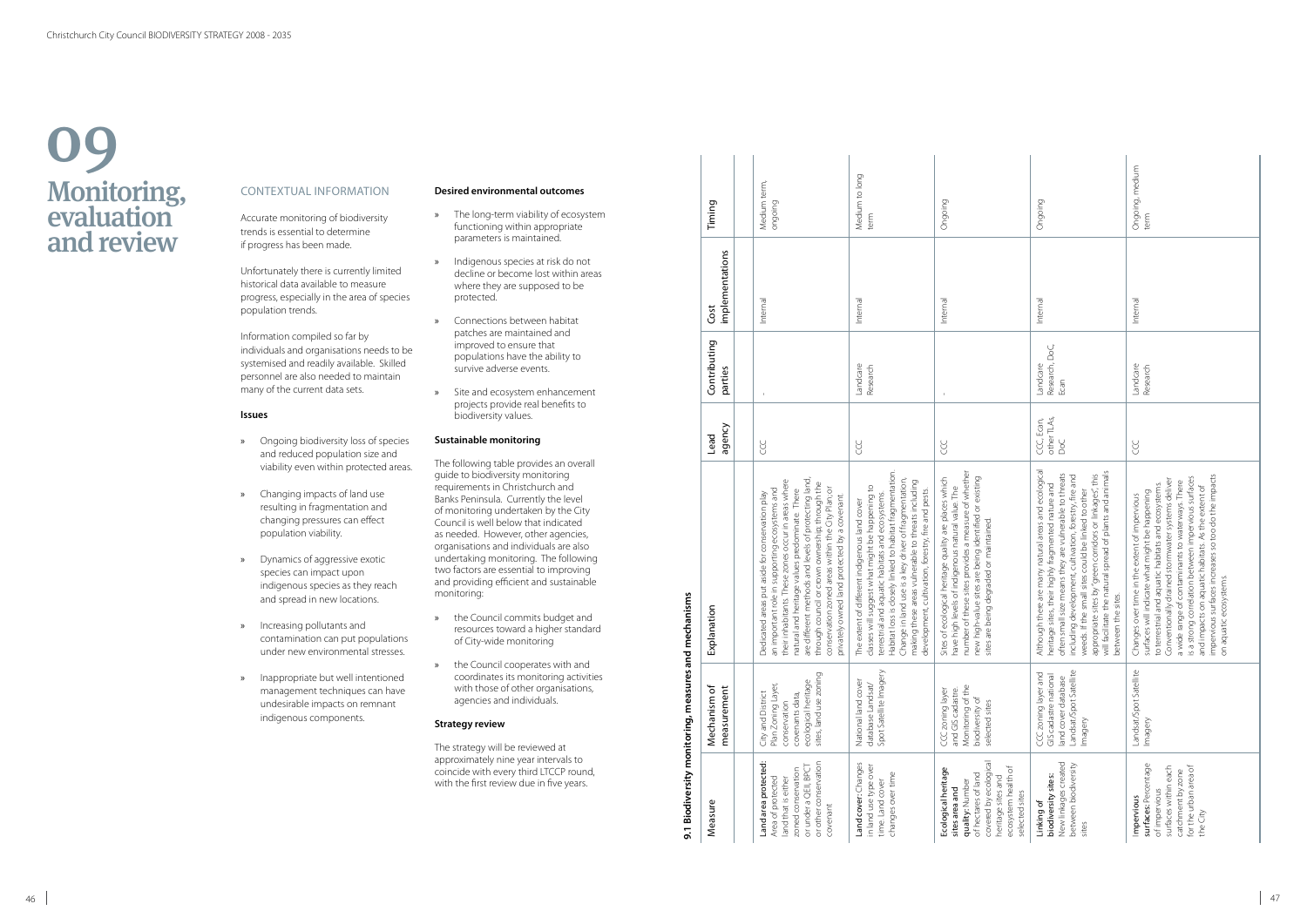

#### PHOTO: TE WAIHORA/ LAKE ELLESMERE, ONE OF THE CITY'S MOST IMPORTANT BIODIVERSITY SITES.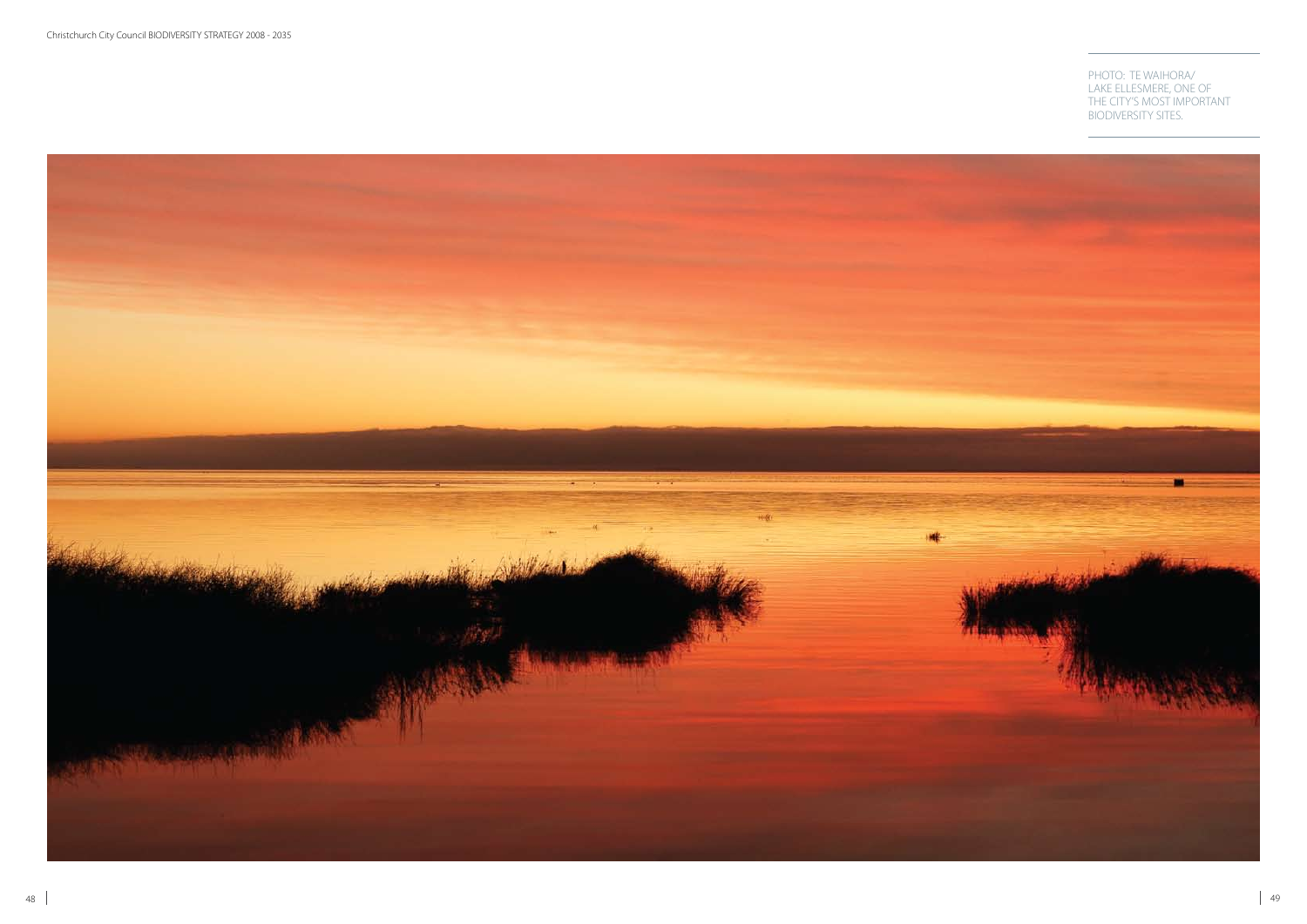50

| Measure                                                                                                                            | Mechanism of<br>measurement                                                                                                                                                                                                                                                                                                                                                                                                                                                                                                               | planation<br>ă                                                                                                                                                                                                                                                                                                                                                                                                                                                                                                                                                                                                                                                                                           | agency<br>Lead          | Contributing<br>parties                                                                | implementations<br>Cost | Timing                |
|------------------------------------------------------------------------------------------------------------------------------------|-------------------------------------------------------------------------------------------------------------------------------------------------------------------------------------------------------------------------------------------------------------------------------------------------------------------------------------------------------------------------------------------------------------------------------------------------------------------------------------------------------------------------------------------|----------------------------------------------------------------------------------------------------------------------------------------------------------------------------------------------------------------------------------------------------------------------------------------------------------------------------------------------------------------------------------------------------------------------------------------------------------------------------------------------------------------------------------------------------------------------------------------------------------------------------------------------------------------------------------------------------------|-------------------------|----------------------------------------------------------------------------------------|-------------------------|-----------------------|
| quantity and quality<br>Surface water quality<br>quildelines (nutrient,<br>biochemical oxygen<br>demand) by site.<br>Surface water | fragmentation/loss;<br>CREAS, Habitat<br>riparian cover.                                                                                                                                                                                                                                                                                                                                                                                                                                                                                  | is 'good' habitat. Frogs (amphibians) could be a useful<br>indicator of environmental quality in aquatic and semi<br>This measure provides an indication of the quality of<br>habitat in waterways based on what we understand<br>aquatic environments.                                                                                                                                                                                                                                                                                                                                                                                                                                                  | ECan, CCC,<br>Ngãi Tahu | institutions and<br>CRIs, private<br>Community<br>monitoring,<br>companies<br>research | Internal and shared     | Ongoing               |
| species: Population<br>the species on the<br>Threatened plant<br>threatened list are<br>sizes of some of<br>increasing.            | however restoration is<br>species representative<br>Survey of the number<br>of indigenous plants<br>(cliffs and outcrops);<br>glochidiatus, native<br>of different habitat<br>arenaria (wetlands)<br>(drylands); Daucus<br>(coastal); Gunnera<br>recorded for each<br>Myosotis australis<br>var lytteltonensis<br>(Banks Peninsula).<br>Gunnera arenaria<br>carrot (Port Hills);<br>Desmoschoenus<br>in Christchurch,<br>spiralis, pīngao<br>is now extinct<br>types: Olearia<br>Eryngium aff.<br>vesiculosum<br>adenocarpa,<br>feasible. | A large number of native plants found in Christchurch<br>The is especially important as it is almost endemic to<br>and Banks Peninsula are on the nationally threatened<br>glochidiatus), or in gradual decline (Desmoschoenus<br>native species are classed as either nationally critical<br>indicator of the state of biodiversity in Christchurch.<br>plants is critical for these processes to occur. These<br>between habitat sanctuaries and patches of native<br>(Olearia adenocarpa), in serious decline (Daucus<br>plant list. Future plant biodiversity will require a<br>functioning ecosystem as the size and distance<br>spiralis; Gunnera arenaria) and are a significant<br>Christchurch. | DoC, CCC                | BPCT, ECan, CRIs<br>landowners,<br>Ngāi Tahu,                                          | Internal and shared     | Urgent                |
| and trends of species<br>Population numbers<br>Locally vulnerable<br>present in critically<br>plant species:<br>low numbers        | glabrifolius, Utricularia<br>Zelandiae, Sphagnum<br>parameters for plants<br>dentatus, Ranunculus<br>cristatum, Eleocarpus<br>low numbers within<br>Gahnia xanthocarpa<br>Libocedrus bidwillii,<br>the city: Gastrodia<br>Spiranthes novae-<br>Gratiola nana and<br>found in critically<br>amongst others.<br>cunninghamii,<br>dichotoma,<br>Population                                                                                                                                                                                   | that have been recorded in the past have disappeared<br><i>palustris</i> which has not been recorded in Christchurch<br>before.<br>numbers, as low as one tree or a single clump. Some<br>are significant potential biodiversity losses. For these<br>altogether (e.g. Spinifex sericeus, Euphorbia glauca).<br>plants, monitoring and a recovery programme are<br>are indigenous plant species present in very small<br>essential to ensure that the list of losses grows no<br>longer. Indeed, there are still discoveries of native<br>These are not on the threatened species lists, but<br>Both on the plains and on Banks Peninsula, there<br>plants in the city, such as the aquatic Zanichellia  | <b>CCC</b>              |                                                                                        | Internal and shared     | Urgent and<br>ongoing |

## **9.1 Biodiversity monitoring, measures and mechanisms** mechanisms and Ĕ **g** δ Ē 9.1 Biodiversity

| Timing                      | Urgent and<br>ongoing                                                                                                                                                                                                                                                                                                                                                                                                                                                                                                          | Urgent and<br>ongoing                                                                                                                                                                                                                                                                                                                         | Urgent and<br>ongoing                                                                                                                                                                                                   |
|-----------------------------|--------------------------------------------------------------------------------------------------------------------------------------------------------------------------------------------------------------------------------------------------------------------------------------------------------------------------------------------------------------------------------------------------------------------------------------------------------------------------------------------------------------------------------|-----------------------------------------------------------------------------------------------------------------------------------------------------------------------------------------------------------------------------------------------------------------------------------------------------------------------------------------------|-------------------------------------------------------------------------------------------------------------------------------------------------------------------------------------------------------------------------|
| implementations<br>Cost     | Internal and shared                                                                                                                                                                                                                                                                                                                                                                                                                                                                                                            | Internal and shared                                                                                                                                                                                                                                                                                                                           | Internal                                                                                                                                                                                                                |
| Contributing<br>parties     | landowners,<br>community,<br>Tahu, ECan,<br>DoC, Ngāi<br><b>OSNZ</b>                                                                                                                                                                                                                                                                                                                                                                                                                                                           | groups, OSNZ<br>conservation<br>CCC, ECan,                                                                                                                                                                                                                                                                                                    | Fish & Game<br>DoC, ECan,                                                                                                                                                                                               |
| agency<br>Lead              | <b>CCC</b>                                                                                                                                                                                                                                                                                                                                                                                                                                                                                                                     | <b>DoC</b>                                                                                                                                                                                                                                                                                                                                    | CCC, OSNZ                                                                                                                                                                                                               |
| Explanation                 | the availability of food sources (e.g. invertebrates and<br>indigenous birds gives an indication of the suitability<br>Peninsula. A similar programme will be required for<br>of habitat and the availability of food. Birds are high<br>up the food chain and are therefore dependent on<br>are looking at a monitoring programme on Banks<br>*Ngāi Tahu through the Kaupapa Kererū project<br>The presence and distribution of key species of<br>when it is reintroduced to the Peninsula.<br>fauna) to sustain them.<br>iūj | population wintering or moulting in Christchurch or<br>are those that breed or have a significant part of the<br>grebes on Lake Forsyth/Te Roto o Wairewa provides<br>essential data to aid management of national<br>Monitoring of threatened bird species such as the<br>populations. Species that need to be monitored<br>Banks Peninsula. | largest concentrations of indigenous birdlife and are<br>These areas host Christchurch and Banks Peninsula's<br>of national importance for water birds.                                                                 |
| Mechanism of<br>measurement | (riverbeds); bellbird,<br>specific indigenous<br>scaup (freshwater);<br>pūkeko (wetlands);<br>godwit (mudflats);<br>wrybill (riverbeds);<br>flippered penguin<br>(coastal) bar-tailed<br>black fronted tern<br>kererū (wooded).<br>representative of<br>different habitat<br>(coastal); white<br>Bird counts for<br>types: variable<br>New Zealand<br>oystercatcher<br>bird species,                                                                                                                                           | bird species including<br>penguin; yellow eyed<br>Caspian tern; wrybill;<br>grebe (Lake Forsyth/<br>specific indigenous<br>Te Roto o Wairewa);<br>black fronted tern;<br>southern crested<br>penguin; bittern;<br>black billed gull.<br>white flippered<br>Bird counts for                                                                    | ponds and Linwood<br>Lake Forsyth, Avon<br>Heathcote Estuary,<br>Bromley oxidation<br>Paddocks and the<br>Water bird counts,<br>biannual basis, of<br>Head of Lyttelton<br>Lake Ellesmere,<br>at least on a<br>Harbour. |
| Measure                     | numbers and trends<br>species: Population<br>of key bird species.<br>Indicator bird                                                                                                                                                                                                                                                                                                                                                                                                                                            | the threatened list are<br>species Population<br>sizes of species on<br>Threatened bird<br>increasing.                                                                                                                                                                                                                                        | increased populations<br>of indigenous water<br>habitat population<br>counts Stable or<br>Important bird<br>birds.                                                                                                      |